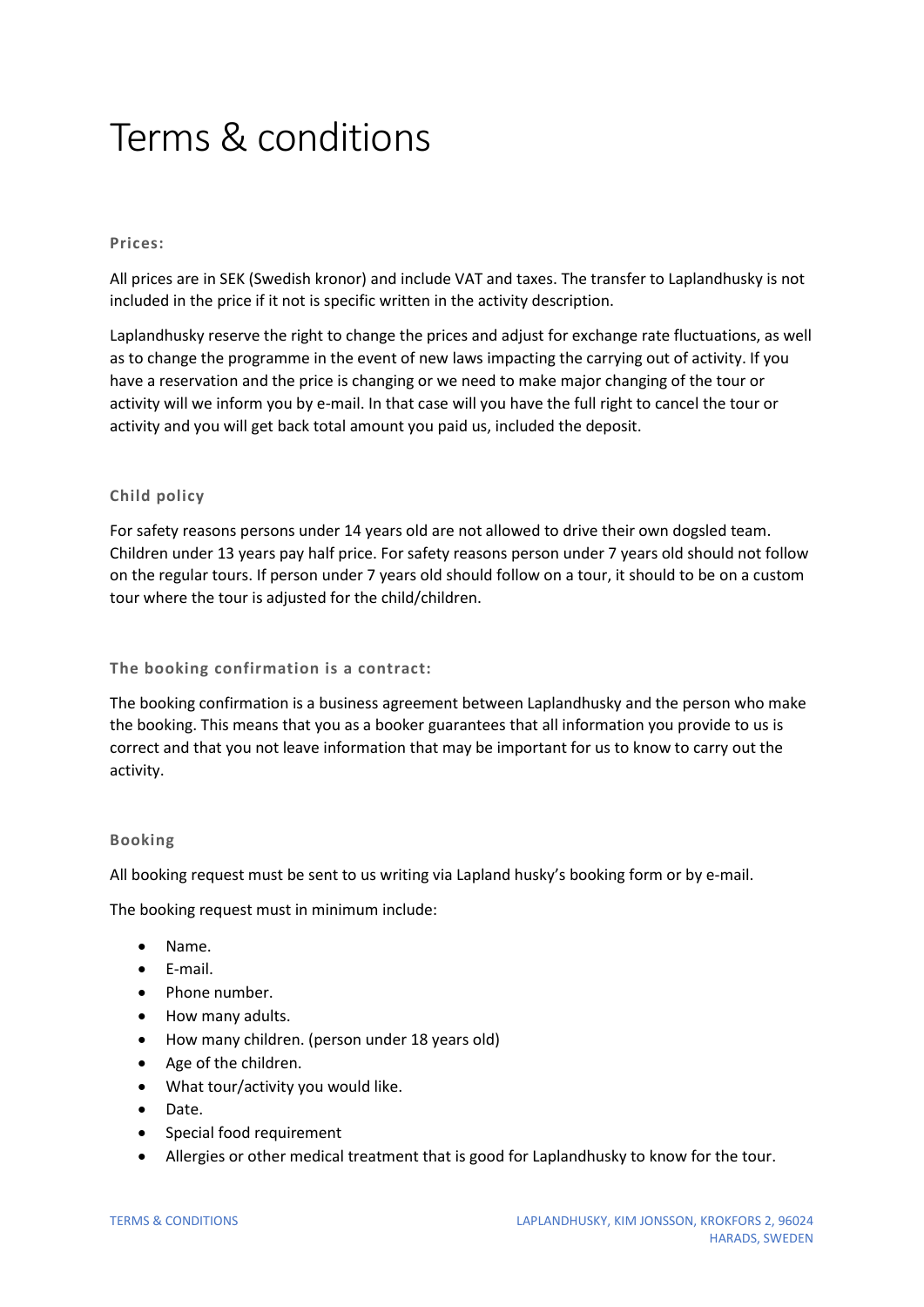#### **Privacy**

Your details given during the reservation will be used only for the purpose of handling the reservation.

## **Booking confirmation**:

Laplandhusky will confirm the booking via e-mail. Customers are required to verify that the confirmation is correct and reply whit any requested changes within one week (7 days) after you received the confirmation. If the customer has not replied within 1 week, the booking is considered confirmed.

# **Deposit and Final payment (private individuals):**

**Shorter tours up to a day tour:** Laplandhusky will send you an invoice by e-mail or post. To be paid before arrival. On short terms booking 1-5 days, you can pay with cash or credit card upon arrival. (MasterCard or visa) we don't accept American express.

**For longer tours**: To secure your reservation, we require 25% deposit at the time you make your reservation. The remaining 75% must be received within 30 days before your arrival date. Reservation made less than 30 days to arrival need to be paid immediately in one payment. On reservation made less than 30 days, it is first a reservation then full payment is done.

## **Payment (business/organisations):**

Payment can be made by invoice, net 14 days. In case of invoice reminder, a fee of 60 SEK will be added. 12% interest will be charged on overdue payment.

## **Cancellation policy**

Because we are a small tour company and work with small groups cancellations really hurt us.

Cancellations of shorter tours, up to a day: Less when 30 days before will be charged 25% of the amount. Less when 7 days before will be charged 75% of the amount. Less when 24 hours before will be charged 100% of the amount.

Cancellations of longer tours: If your cancellations are made more when 30 days before your arrival date will the first payment and reservations fee of 25% not be paid back. Less when 30 days before your arrival date will be charged with 100% of the full tour price.

All cancellations require a written document.

If we Laplandhusky need to cancel a tour or activity for any reason, you will get back the total amount you paid us, including the deposit.

**Note:** If the guest is affected by alcohol or other drugs, Laplandhusky will refuse the guest to participate. It will not be refunded.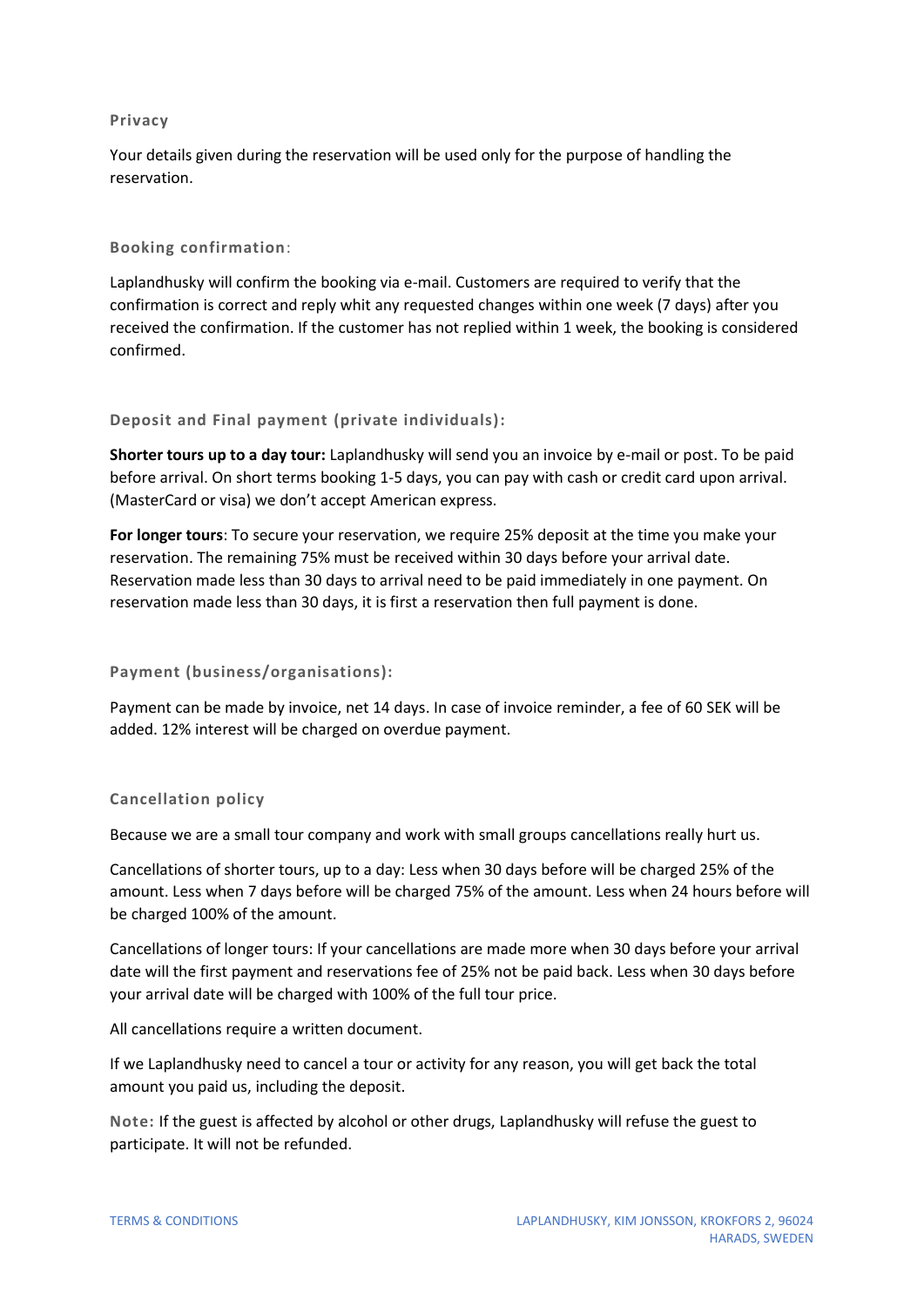## **Cancellation duo to illness or unforeseen events:**

Due to unforeseen circumstances, it is possible to cancel your visit to Laplandhusky with a refund up to 75% of the total amount. With unforeseen circumstances, we refer to:

- Illness or severe accident that affected you.
- Bereavement or a severe accident regarding your husband/wife, common-law spouse, your parents, children or siblings.
- Unforeseen and serious event outside your control, such as an extensive fire or flood in your residence which means that it is not reasonable to demand that you fulfil your contract.

You must be able to verify the reason that prevent you from carrying out your journey with a certificate from a doctor, authority or insurance company. A certificate must contain a diagnosis, the date of your first visit and the reason of why you prevented from traveling. The certificate must be issued before the arrival date.

For you to get your refund, the cause of cancellation must be unforeseen, unexpected and of a nature that prevent you from carrying out on your journey. This means that if you for instance do not have the necessary travel documents for the journey, it will not be regarded as a legitimate reason for cancelling.

## **Delayed arrival:**

In the tour or activity of a delayed arrival, Laplandhusky will charge for additional cost in accordance with detailed calculation of the cost incurred by the delay. If the delay affects bookings by other guests, Laplandhusky has the right to cancel the booking without refund.

## **Included:**

Meals, equipment and transportations as specified in tour or activity programme.

## **Not included:**

Personal equipment required for the tour or activity. Transportations to and from Laplandhusky what not are specified in the tour or activity programme. Alcoholic beverages.

## **Force majeure:**

Force majeure means unusual, unpredictable and unavoidable events that are outside of the organizers control, and that prevents the contract to be fulfilled. Circumstances that the organizer could not, within reasonable means, have foreseen and therefore could not have avoided or overcome. Including, but not restricted to, war, threat of war, riot, civilian insubordination or strike, authority measure, act of terrorism, nature- or industrial catastrophe, fire, severe weather conditions, flood, closed air ports, technical issues, maintenance issues or unforeseen changes made by airlines, such as time table changes, interruption in IT-infrastructure (including but not restricted to our web site). During these conditions the organizer is free from liability or other consequences.